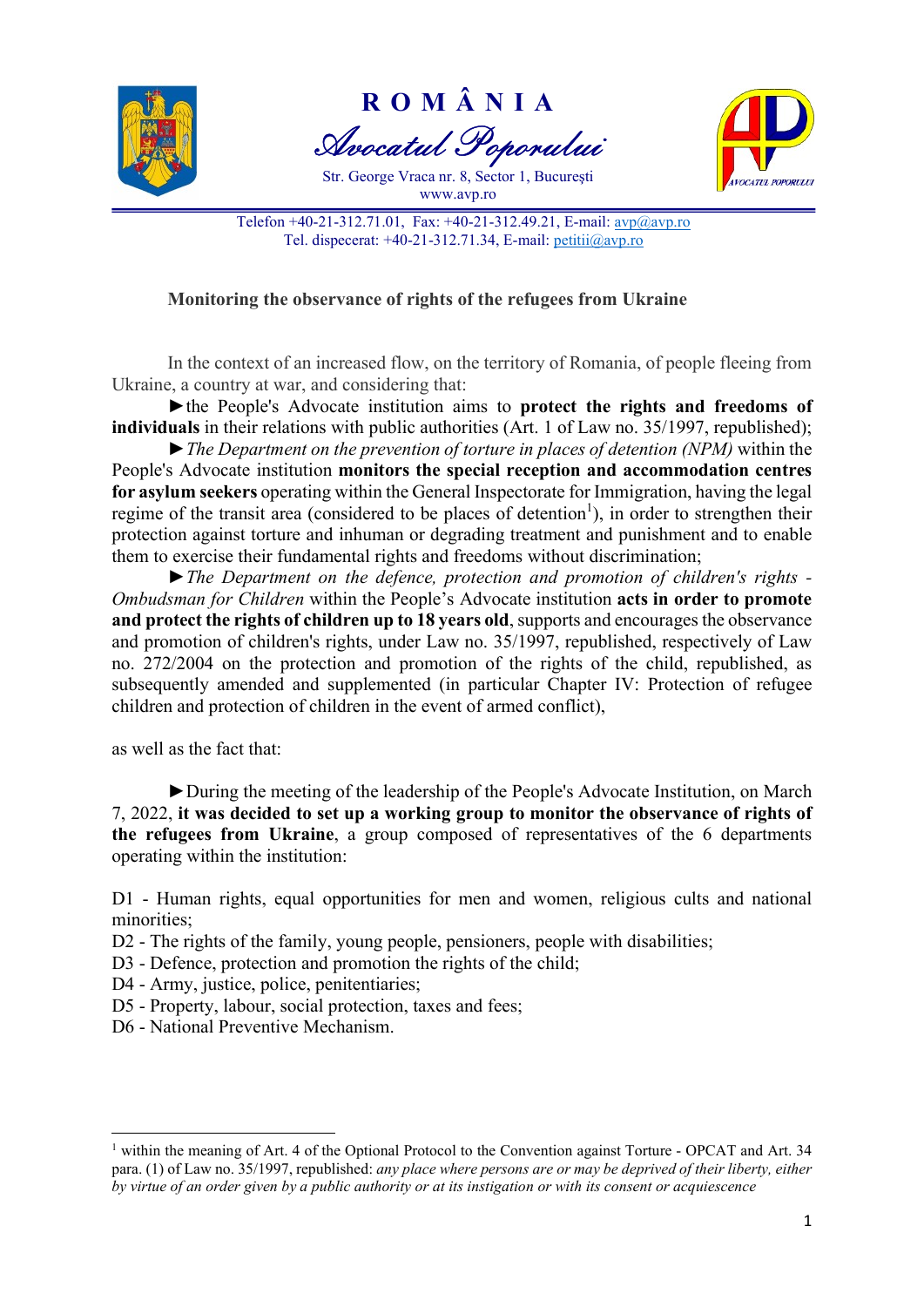## the following activities will be carried out, which fall within the competence of the People's Advocate institution:

## I. Formulation of letters / proposals for ex officio referrals to the following authorities:

## A. Ministry of National Defence (MAPN)

Information requested:

- ways of approaching the refugee situation (attitude of MAPN representatives towards refugees);

- providing translators in border areas;

- imbalances in the activity of border crossing points due to the large flow of refugees or poor management;

- possible shortcomings in terms of the logistical equipment of border guards;

- prevention of abuses of any kind or unwanted incidents that may occur between refugees and the personnel that maintains law and order;

- how refugees are directed to refugee centres;

- the problems that may arise regarding the collaboration between the MAPN and MAI (Minister of Interior) structures, on the occasion of the establishment on the Romanian territory of possible states of emergency, crisis, etc. and the prevention of possible violations of civil rights and freedoms as a result of such exceptional situations;

- dissatisfaction of the Romanian military with regard to logistical equipment or human resources issues;

- how MAPN representatives ensure public order in crisis situations.

Responsible department: D4

# B. General Inspectorate for Immigration (IGI)

Information requested:

1.

- statistics on minor children refugees (number, age groups), specification of their situation (accompanied / unaccompanied);

- the way of collaboration with the Territorial Inspectorate of the Border Police, in order to take over and protect the minors who enter Romania accompanied or unaccompanied:

- measures taken for the accommodation of accompanied / unaccompanied minors;

- the way of collaboration with the social assistance services within the town halls for the monitoring of minor children refugees;

- difficulties in ensuring the rights of children refugees.

2. mediation / legal advice granted to persons entering Romania; who gives legal advice, how are they organized, if there are visible and accessible spaces set up for this purpose.

3.

 - statistics on asylum applications in Romania by refugees from Ukraine (Ukrainian citizens / persons of other nationality staying in Ukraine for study / work / other situations): total number; by categories: sex, age, vulnerable persons (women - pregnant women, women with small children, minors - accompanied / unaccompanied, elderly people, persons with disabilities), country of origin;

- information on the accommodation of asylum seekers (centres where they were accommodated); in the case of unaccompanied minors, residential centres within the DGASPC in which they were housed;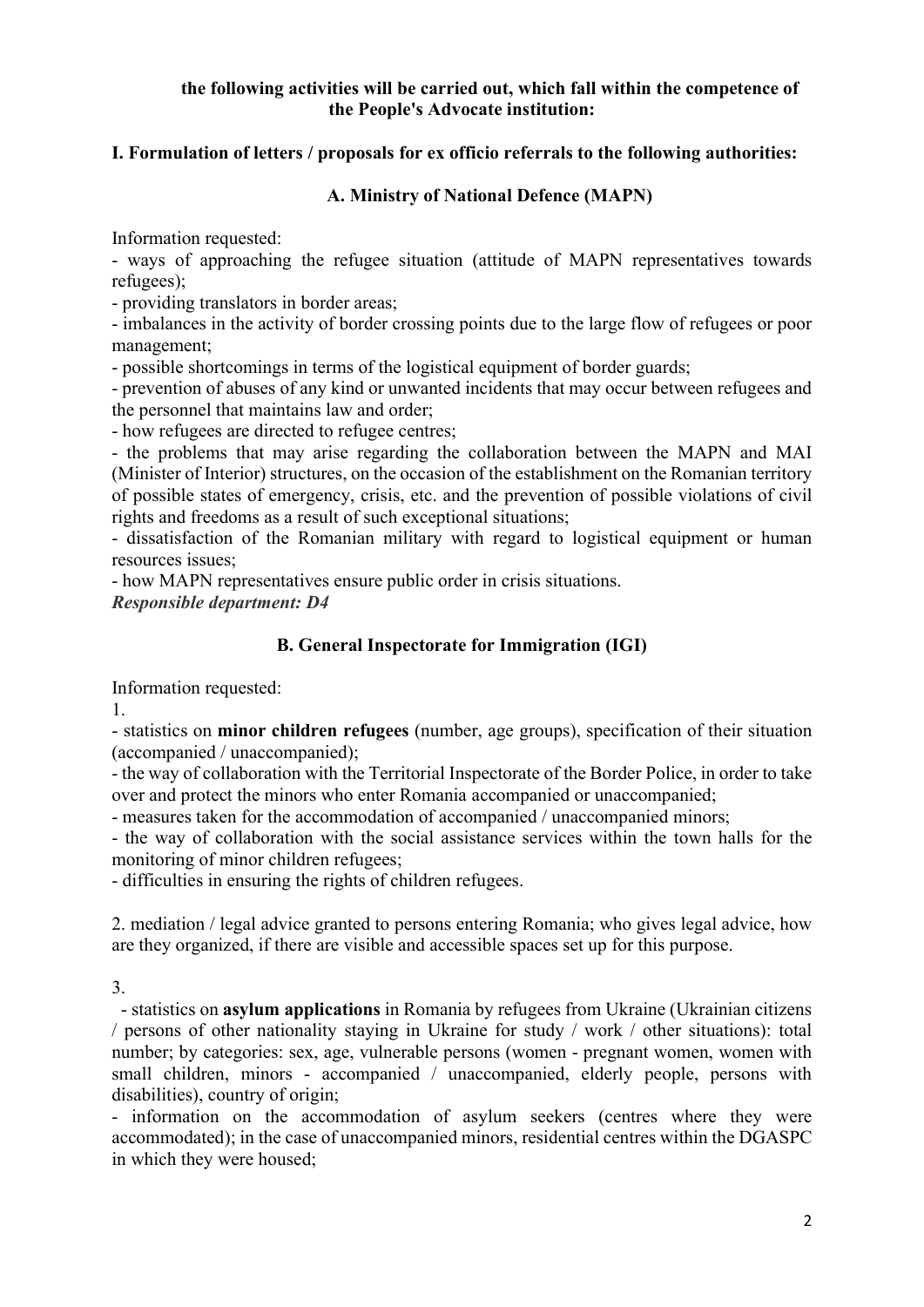- steps taken to ensure human resources (staff for the centres: medical, psychological, social work, translator of Ukrainian language), material resources (living conditions, food, clothing and footwear);

- steps taken to ensure the contact of asylum seekers with their families, the embassy, nongovernmental organizations;

- amendments to legislation / internal rules in the context of the flow of refugees from Ukraine.

Designate an IGI liaison person to provide the working group with updated information on a weekly basis and when special situations arise.

### Responsible departments, in collaboration: Ombudsman for Children (point 1), D1 (point 2) and NPM (point 3)

## C. General Inspectorate for Emergency Situations (IGSU)

Information requested:

1.

- how the situation of refugee children is managed / measures taken;

- difficulties in ensuring the rights of refugee children.

2.

- ways of approaching the refugee situation (attitude towards refugees);

- providing translators in border areas;

- imbalances in the activity of border crossing points due to the large flow of refugees or poor management;

- possible shortcomings in terms of the logistical equipment of border police officers;

- preventing abuses of any kind and unwanted incidents that may occur between refugees and law enforcement agencies;

- how refugees are directed to refugee centres;

- the problems that may arise regarding the collaboration between the MAPN and MAI structures, on the occasion of the establishment on the Romanian territory of possible states of emergency, crisis, etc. and the prevention of possible violations of civil rights and freedoms as a result of such occurrences of exceptional situations;

- the way in which the MAI representatives ensure public order in crisis situations.

Designation of a liaison person to provide the working group with updated information on a weekly basis and when special situations arise.

Responsible areas, in collaboration: D3 (point 1), D4 (point 2)

## D. General Inspectorate of Border Police

#### Information requested:

1.

- statistics on the number of minor children refugees, age groups and on the situation of minors (accompanied / unaccompanied);

- the way of collaboration with the other competent public authorities, in order to take over and protect the minors who enter Romania accompanied or unaccompanied;

- the difficulties encountered in ensuring the rights of refugee children.

2.

- ways of approaching the refugee situation (attitude towards refugees);

- providing translators in border areas;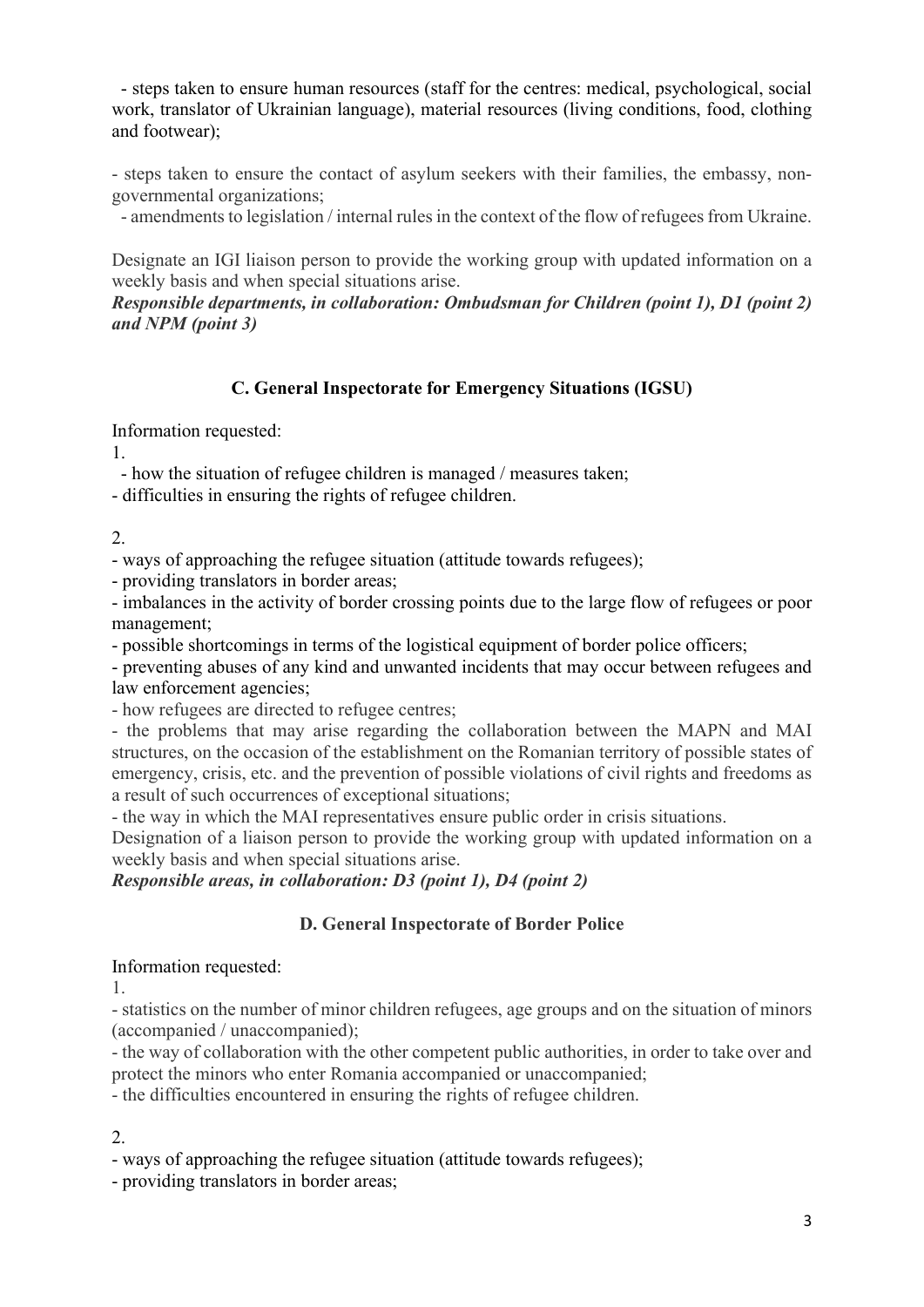- imbalances in the activity of border crossing points due to the large flow of refugees or poor management;

- possible shortcomings in terms of the logistical equipment of border guards;

- preventing abuses of any kind and unwanted incidents that may occur between refugees and law enforcement agencies;

- how refugees are directed to refugee centres;

- the problems that may arise regarding the collaboration between the MAI and MAPN structures, on the occasion of the establishment on the Romanian territory of possible states of emergency, crisis, etc. and the prevention of possible violations of civil rights and freedoms which might occur as a result of such exceptional situations;

- the way in which the MAI representatives ensure public order in crisis situations.

Designation of a liaison officer within the authority to provide the working group with updated information on a weekly basis and when special situations arise.

Responsible departments, in collaboration: D3 (point 1), D4 (point 2).

## E. General Inspectorate of the Romanian Gendarmerie

Information requested:

- ways of approaching the refugee situation (attitude towards refugees);

- providing translators in border areas;

- imbalances in the activity of border crossing points due to the large flow of refugees or poor management;

- preventing abuses of any kind and unwanted incidents that may occur between refugees and law enforcement agencies;

- how refugees are directed to refugee centres;

- the problems that may arise regarding the collaboration between the MAI and MAPN structures, on the occasion of the establishment on the Romanian territory of possible states of emergency, crisis, etc. and the prevention of possible violations of civil rights and freedoms as which may occur a result of such exceptional situations:

- the way in which the MAI representatives ensure public order in crisis situations.

Designation of a liaison officer within the authority to provide the working group with updated information on a weekly basis and when special situations arise.

Responsible department: D4

### F. Regional accommodation and procedures centres for asylum seekers (Bucharest, Galați, Rădăuți, Șomcuta Mare, Giurgiu and Timișoara)

Information requested:

- statistics on asylum seekers (Ukrainian citizens / other nationals staying in Ukraine for study / work / other situations) housed in centres:

 $\triangleright$  number (total number of applicants; number at the time of reply)

►by categories: sex, age, vulnerable persons (women - pregnant women, women with small children, minors - accompanied / unaccompanied, elderly people, persons with disabilities), country of origin;

- steps taken to ensure human resources (medical, psychological, social work personnel, Ukrainian language translator), material resources (living conditions - occupancy of the centre upon arrival of refugees from Ukraine, food, clothing and footwear);

- steps taken to ensure the contact of asylum seekers with their families, the embassy, nongovernmental organizations;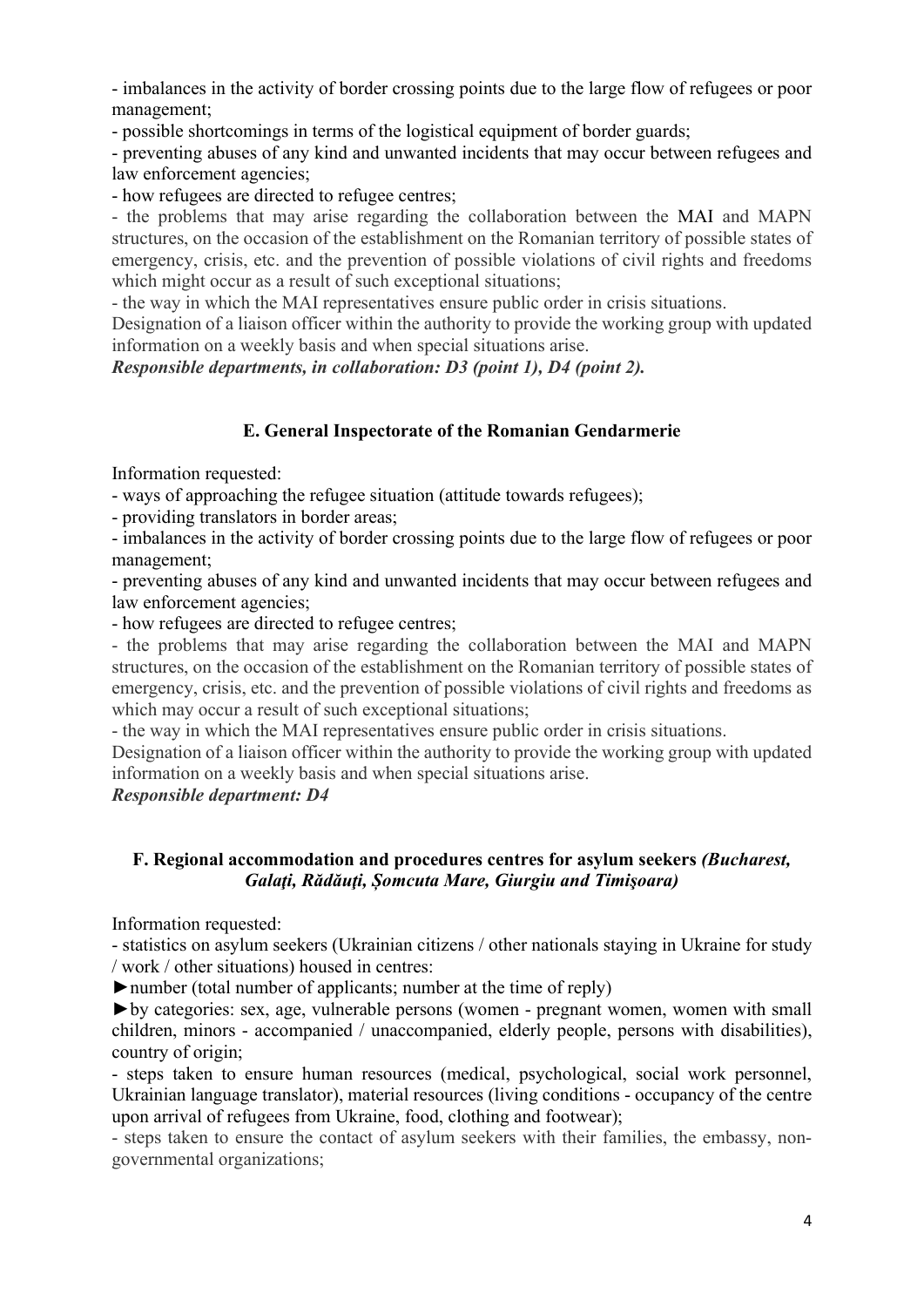- difficulties in ensuring appropriate accommodation and assistance conditions according to the needs of asylum seekers.

Designate a liaison person within the centre to provide the NPM with updated information on a weekly basis and when special situations arise.

Responsible department: NPM

## G. National Authority for the Rights of Persons with Disabilities, Children and Adoption (ANDPDCA)

Information requested:

- statistics on refugee children from Ukraine, housed in residential centres (the residential centres where they are housed, age, disabilities, country of origin - if they are not Ukrainian citizens, etc.).

Designation of an ANDPDCA liaison officer to provide the NPM with updated information on a weekly basis and when special situations arise

Responsible department: NPM

### H. General Directorates for Social Assistance and Child Protection / Directorates of Social Assistance / Public Social Assistance Services

Information requested:

- information on the number of refugee children and their situation (accompanied / unaccompanied / institutionalized / with disabilities);

- measures taken to ensure that the rights of refugee children are respected (security, counselling, accommodation, assistance in legal proceedings);

- information on how the children's situation is being managed (situation of spaces, number of places available in centres, situation of specialized staff, translators);

- the way of collaboration with the other competent public authorities, in order to ensure the rights of refugee children on the Romanian territory;

 - informing about the difficulties encountered in ensuring the rights of refugee children. Designate a liaison officer to provide the working group with updated information on a weekly basis and when special situations arise.

## Responsible department: Ombudsman for Children

## I. County School Inspectorates

#### Information requested

- information on the number of places available in the educational units for refugee children, respectively the measures taken in order to ensure the right to education and equal opportunities (enrolment of Ukrainian students in Romanian schools);

- information on the number of Ukrainian-speaking teachers, respectively the possibilities and measures identified in order to ensure the educational process and the integration of refugee children;

- the way of collaboration with the other competent public authorities, in order to ensure the observance of the rights of refugee children in Romania.

Designation of a liaison officer to provide the working group with updated information on a weekly basis and when special situations arise.

## Responsible department: Ombudsman for Children